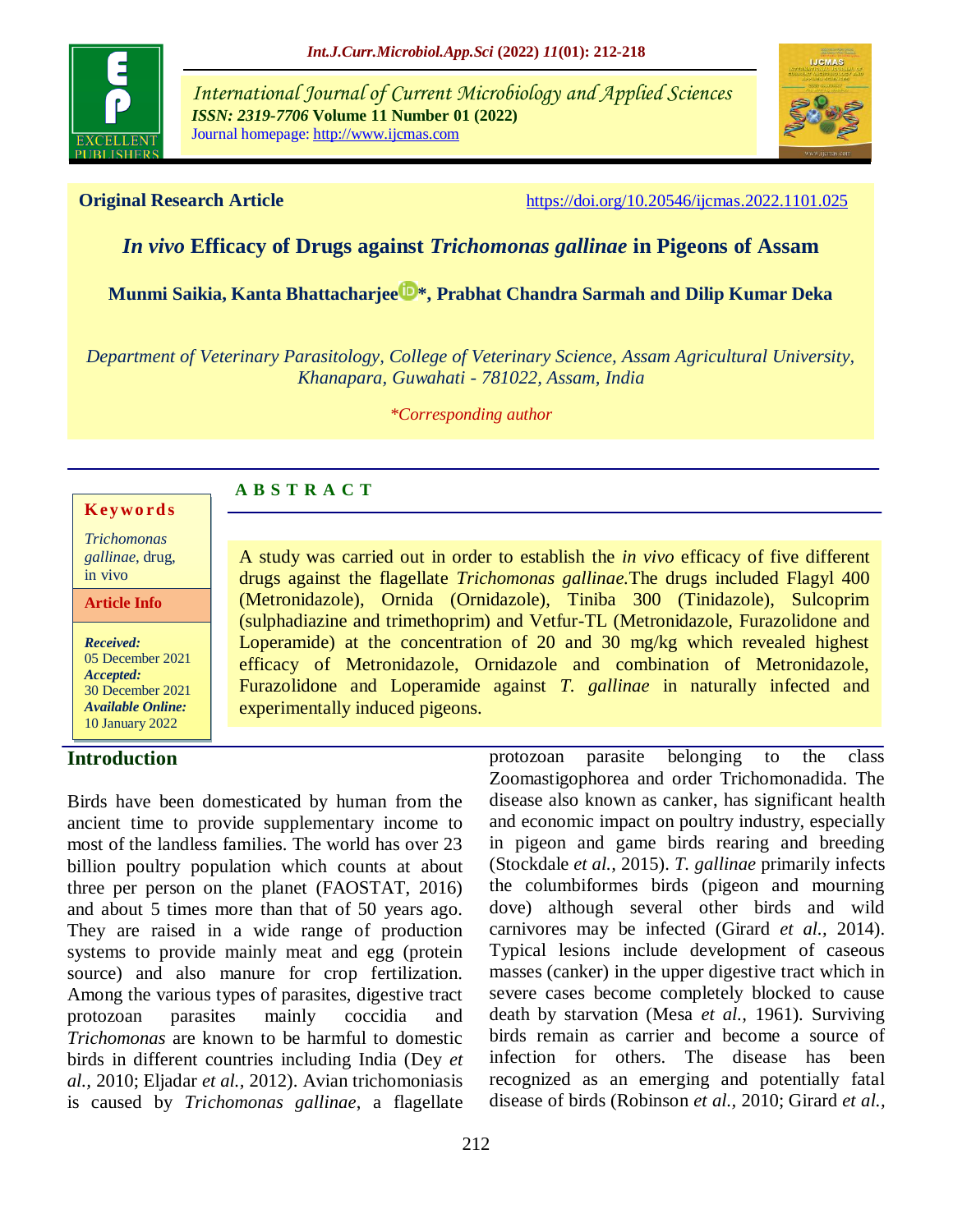2014). Different antiprotozoal drugs (Metronidazole, Carnidazole, Ronidazole, Tinidazole, Ornidazole, Secnidazole, Nitazoxanide etc.) have been used for treatment of canker in columbiformes, mainlypigeons by several workers abroad (Rupiper and Ehrenberg, 1994; Munoz *et al.,*1998; Biswas *et al.,* 2010). Nagel and Aronoff (2015) considered Nitroimidazole drugs as the first choice for the treatment of avian trichomonosis. Under *in vivo* conditions, the drugs were in general administered to the birds at different concentrations either in drinking water for 5 to 7 days or orally as single dose tablet. Hawkins *et al.,* (2013) reported that for Columbiformes, Dimetridazole, Carnidazole or Ronidazole has to be employed in drinking water, food or by direct administration to the bird for treatment of trichomonosis. In most of the cases, the *T. gallinae* organisms were completely eliminated by 7<sup>th</sup> day of treatment. Metronidazole was considered to be the most effective drug by many workers under *in vivo* conditions in terms of improvement of lesions and complete elimination of the organisms (Munoz *et al.,* 1998; Biswas *et al.,* 2010). Trichomoniasis is a common problem in pigeons in Assam including India and since no detailed study on treatment aspect was done earlier, the present work of evaluating the *in vivo* efficacy of drugs against *T. gallinae* was carried out.

## **Materials and Methods**

Five drugs namely Flagyl 400 (Metronidazole, Sanofi aventis), Ornida (Ornidazole, Aristo), Tiniba 300 (Tinidazole, Zydus Alidac), Sulcoprim (Sulphadiazine and Trimethoprim, Concept Pharmaceuticals Ltd.) and Vetfur-TL (Metronidazole, Furazolidone and Loperamide, Boehringer Ingelheim) were included for *in vivo*efficacy study in pigeons which were either naturally or experimentally infected with *T. gallinae*. A total of 44 pigeons were made available for this experiment. All birds were housed in wire netted iron cages and supplied with feed and water *ad libitum*. Out of the 44 birds, 22 were infected by oral inoculation of *T. gallinae*  $(4 \times 10^4$  parasites). The remaining birds were found naturally infected and

included to the experimentation. Birds were divided into 6 groups namely group I, II, III, IV, V and VI with the former 5 groups consisting of 8 infected birds and the group VI consisted of 4 birds. Birds of 5 groups (group I-V) were treated with Metronidazole, Ornidazole, Tinidazole, Sulphadiazine and trimethoprim and Metronidazole, Furazolidone and Loperamide respectively at dose rate of 20mg/kg body wt. orally for 5 consecutive days to 4 birds of each group and @ 30 mg/kg for the same duration in other 4 birds of each group.

Aqueous suspension of the drugs was prepared at first as stock suspension. Birds of group VI remained as infected but untreated control. Birds were observed for 6 days after administration of last dose of drugs.

Efficacy assessment was done by monitoring the birds for their appetite to feed and water, persistence or disappearance of oropharyngeal lesions and grading of oral lesion was done as severe/more  $(+++)$ , moderate  $(+)$ , mild/less  $(+)$  and absent  $(-)$ .

Estimation of parasite concentration in the throat swabs at 24 hours interval was done for confirmation on the growth of parasites, if any. Throat swab for parasite was counted as high  $(++)$ , medium  $(++)$ , less  $(+)$  and absent  $(-)$ .

## **Results and Discussion**

The *in vivo* assay demonstrated the effectiveness of two doses (20mg/kg and 30mg/kg) of metronidazole, ornidazole, tinidazole, combination of sulphadiazine and trimethoprim and combination of Metronidazole, Furazolidone and Loperamide administered orally to the pigeons (22 naturally infected with *Trichomonas gallinae* and another 22 experimentally induced).

Five days post inoculation of *T. gallinae* in experimental birds (day 0) and before initiation of treatment, number of trophozoites recovered from crop of birds was counted. *In vivo* efficacy was counted on the basis of grading of oral lesion and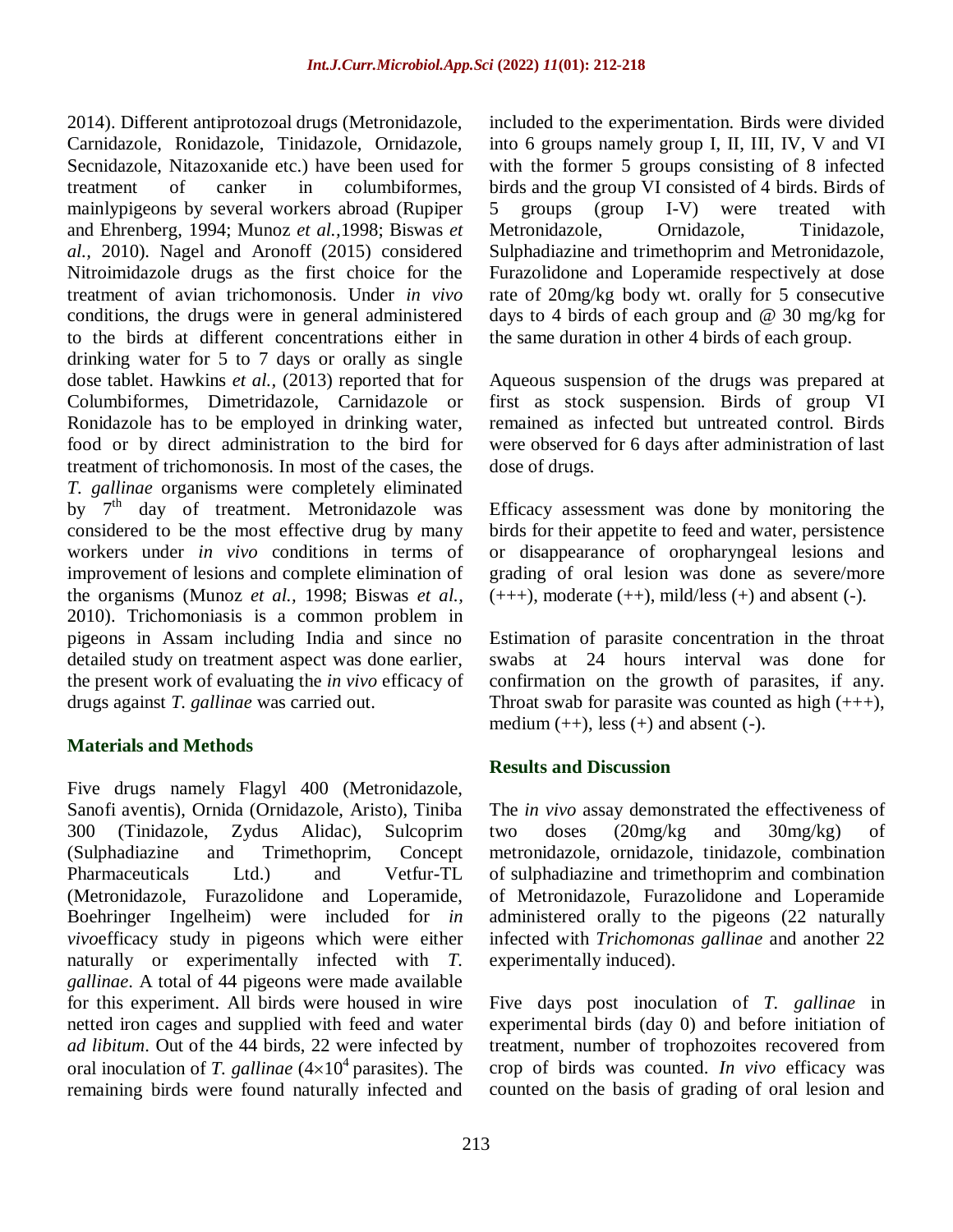throat swab examination. The results for the *in vivo*  efficacy of the drugs are shown in Table 1 and Fig.1. With Metronidazole @ 20mg/kg, 3 out of 4 infected pigeons recovered fully with drug efficacy of 75% while @ 30mg/kg, the drug was successful in eliminating 100% infection with decrease of concentration of *T. gallinae* trophozoites.

There was total disappearance of organisms in throat swab from  $3<sup>rd</sup>$  day of treatment and improvement of gross oral lesions and general health from  $4<sup>th</sup>$  day onwards. Metronidazole  $\omega$  30 mg/kg on the 1<sup>st</sup> and 2<sup>nd</sup> day after the treatment resulted in significant reduction in number of *T. gallinae* by throat swab examination in comparison to all other groups of drugs. In the  $3<sup>rd</sup>$ ,  $4<sup>th</sup>$  and  $5<sup>th</sup>$  day, no motile trophozoite were recovered. This drug led to full recovery of infected pigeons.

Similar results were obtained with Ornidazole, with 100% drug efficacy @ 30mg/kg and disappearance of gross lesions and trophozoites of *T. gallinae* from 4<sup>th</sup> day of treatment.

However, @ 20 mg/kg, there was 75% recovery of infected squabs with persistence of both oral lesions on gross and trichomonads on throat swab examination. Pigeons treated with Ornidazole @ 30 mg/kg showed full recovery on the  $5<sup>th</sup>$  day reach. No mortality was recorded for treatment groups and no clinical side effects were observed in treated birds.

Combination of Metronidazole, Furazolidone and Loperamide gave similar results as obtained for Metronidazole. At dose of 30mg/kg, 100% drug efficacy was recorded along with complete disappearance of organisms from  $3<sup>rd</sup>$  day of treatment of *T. gallinae* infection whereas @ 20mg/kg, 75% efficacy of the drug was seen.

This combination drug @ 30 mg/kg was able to cause full recovery of infected pigeons and in throat swab examination no parasites were detected from 3<sup>rd</sup> day onwards. Tinidazole @20 mg/kg revealed 50% drug efficacy with persistence of infection up to  $5<sup>th</sup>$  day of treatment whereas @30mg/kg the

efficacy percentage was 75%. In both the doses, trophozoites of *T. gallinae* and associated oral lesions could be observed till  $5<sup>th</sup>$  day of treatment indicating that this drug was less effective in comparison to Metronidazole, Ornidazole and combination of Metronidazole, Furazolidone and Loperamide. In case of tinidazole, only 3 nos. of birds recovered after treatment and parasite was observed till  $5<sup>th</sup>$  day of throat swab examination.

Sulphadiazine and Trimethoprim was the least effective among the five drugs used in the *in vivo*  efficacy test as it failed to eliminate the infection of *T. gallinae* in pigeons with persistence of organisms and lesions up to  $5<sup>th</sup>$  day after treatment. The efficacy of this drug @30mg/kg was 50% while it was only 25% @ 20mg/kg.

Moreover, the number of trophozoites along with associated gross lesions increased/ remained same throughout the observation period @ 20mg/kg. Combination of Sulphadiazine and Trimethoprim was able to eliminate the infection in only one bird out of four nos. of bird.

In order of efficacy it was observed that drug Metronidazole, Ornidazole and combination of Metronidazole, Furazolidone and Loperamide were equally effective (100%) followed by Tinidazole (75%) and Sulphadiazine and Trimethoprim (50%) @ 30mg/kg, whereas @ 20mg/kg; Metronidazole, Ornidazole and combination of Metronidazole, Furazolidone and Loperamide showed 75% efficacy in eliminating the *T. gallinae* infection followed by Tinidazole (50%) and Sulphadiazine and Trimethoprim (25%). There was clinical improvement of the recovered birds along with body condition, feed intake, activity etc.

There are several reports to show the efficacy of Metronidazole in eliminating/reducing *T. gallinae* infection as has been observed in our study. There is no literature available on *in vivo* drug efficacy against *T. gallinae* in India and ours was an attempt to carry out the work in small group of birds using five different drugs.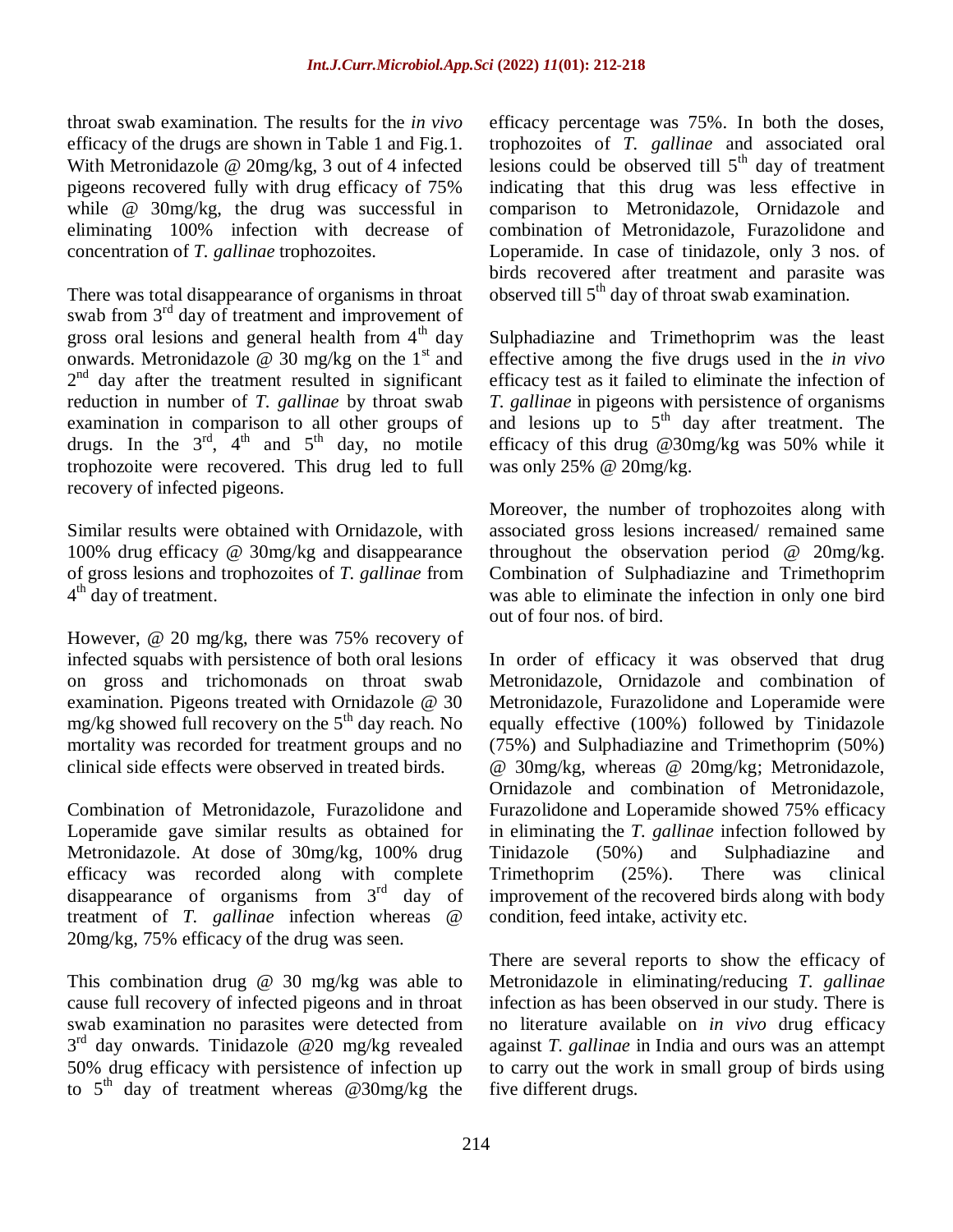| Name of drugs                             | <b>Doses</b>             | No. of             | Throat swab result after treatment |       |                          |                          |                          | <b>Grading of oral lesion</b> |                  |       |       |          | No. of                                   | <b>Drug</b>               |
|-------------------------------------------|--------------------------|--------------------|------------------------------------|-------|--------------------------|--------------------------|--------------------------|-------------------------------|------------------|-------|-------|----------|------------------------------------------|---------------------------|
|                                           | (mg/kg)                  | pigeons<br>treated | Day1                               | Day2  | Day3                     | Day4                     | Day <sub>5</sub>         | Day1                          | Day <sub>2</sub> | Day3  | Day4  | Day 5    | T. gallinae<br><b>Infected</b><br>pigeon | efficacy<br>$\frac{0}{0}$ |
| <b>Metronidazole</b>                      | 20                       | $\overline{4}$     | $+++$                              | $+++$ | $+$                      | $+$                      | $\overline{\phantom{0}}$ | $+++$                         | $+++$            | $+++$ | $++$  | $+$      |                                          | 75%                       |
|                                           | 30                       | $\overline{4}$     | $++$                               | $+$   | ۰                        | $\overline{\phantom{0}}$ | -                        | $+++$                         | $++$             | $+$   | -     | ۰        | $\overline{0}$                           | 100%                      |
| <b>Ornidazole</b>                         | 20                       | $\overline{4}$     | $+++$                              | $++$  | $++$                     | $++$                     | $\overline{\phantom{0}}$ | $+++$                         | $+++$            | $++$  | $++$  | $++$     |                                          | 75%                       |
|                                           | 30                       | $\overline{4}$     | $+++$                              | $++$  | $+$                      | $\overline{\phantom{0}}$ | $\sim$                   | $+++$                         | $++$             | $++$  | -     | <u>—</u> | $\overline{0}$                           | 100%                      |
| <b>Tinidazole</b>                         | 20                       | $\overline{4}$     | $+++$                              | $+++$ | $++$                     | $++$                     | $^{+}$                   | $+++$                         | $+++$            | $+++$ | $+++$ | $++$     | $\overline{2}$                           | 50%                       |
|                                           | 30                       | $\overline{4}$     | $+++$                              | $++$  | $+$                      | $+$                      | $+$                      | $+++$                         | $+++$            | $++$  | $+$   | $+$      |                                          | 75%                       |
| <b>Sulphadiazine and</b>                  | 20                       | $\overline{4}$     | $+++$                              | $+++$ | $++$                     | $++$                     | $++$                     | $+++$                         | $+++$            | $+++$ | $+++$ | $+++$    | 3                                        | 25%                       |
| <b>Trimethoprim</b>                       | 30                       | $\overline{4}$     | $+++$                              | $+++$ | $++$                     | $++$                     | $+$                      | $+++$                         | $+++$            | $+++$ | $++$  | $++$     | $\overline{2}$                           | 50%                       |
| Metronidazole,                            | 20                       | $\overline{4}$     | $+++$                              | $+++$ | $++$                     | $+$                      | $\overline{\phantom{0}}$ | $+++$                         | $+++$            | $+++$ | $++$  | $++$     |                                          | 75%                       |
| <b>Furazolidone and</b><br>Loperamide     | 30                       | $\overline{4}$     | $++$                               | $+$   | $\overline{\phantom{0}}$ | $\overline{\phantom{0}}$ | ٠                        | $+++$                         | $++$             | $+$   |       |          | $\overline{0}$                           | 100%                      |
| Control (4 nos.)                          | $\overline{\phantom{0}}$ |                    |                                    |       |                          |                          |                          |                               |                  |       |       |          | 4                                        | 0%                        |
| Throat swab for parasite: $+++$ High no., |                          |                    | $++$ Medium no.,                   |       | $+$ Less,                |                          | - Absent                 |                               |                  |       |       |          |                                          |                           |

**Table.1** *In vivo* Efficacy of Drugs against *T. gallinae* in Naturally Infected and Experimentally Induced Birds

Grading of oral lesion:  $+++Severe/more$  ++ Moderate +Mild/Less, - Absent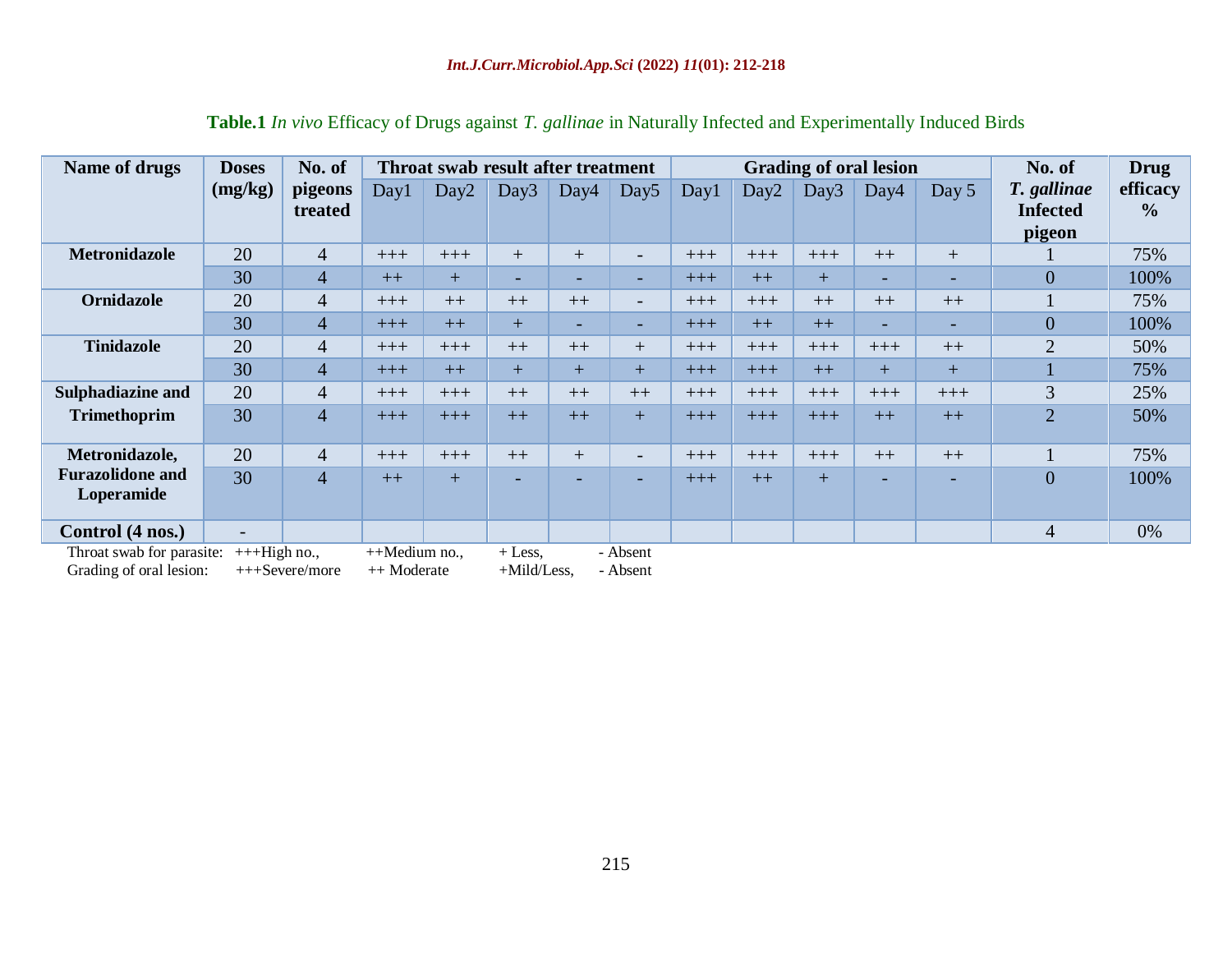



Mohamed *et al.,* (2009) experimentally produced *T. gallinae* infection in 20 apparently healthy squabs in Sharkia governorate orally by inoculation of 1 ml Glucose serum broth media containing 800–1000 parasite and treated with Flagyl (Metronidazole) @ 1 gm/liter drinking water for five successive days. The treated squabs against trichomoniasis with Flagyl led to improvement in the clinical signs and general condition of the birds with decreased mortality rate within few days after the beginning of the treatment similar to our present findings.

Bussieras *et al.,* (1961) reported that metronidazole, which has been used successfully against *T*. *vaginalis*, is also effective against *T. gallinae*. According to Rupiper and Ehrenberg (1994), Columbiformes could be treated with Metronidazole @ 50 mg/kg PO every 12 hours for 5 days or with 10.57 mg/ml in drinking water. Abd El-Rahman *et al.,* (2008) also carried out a treatment trial in 15 naturally infected pigeons with *T. gallinae* and treated with metronidazole (Flagyl®) @ 100 mg/pigeon in drinking water for 7 successive days.

The population density of *T. gallinae* gradually decreased reaching the lowest degree (+) starting from the 4th day of treatment till the 6th day and the parasite completely disappeared on the 7th day of treatment which agrees to our present observation. McLoughlin (1965) used white Carneau pigeons and common pigeons having both naturally acquired asymptomatic infections of *T. gallinae* and also experimentally infected with a virulent local strain of *T. gallinae* in U.K. Metronidazole @ 50mg/kg body wt. was administered by pipetting 1 ml of an aqueous suspension into the crop of one group of birds and for the remaining birds, a 0.05% aqueous solution of dimetridazole was the sole source of drinking water during the treatment period. In the experiments, trichomonads were not recovered from any bird given metronidazole or dimetridazole while none of the control birds eliminated the infection during the experimental period. The results confirmed the effectiveness of metronidazole and closely related compound dimetridazole against *T. gallinae.* Contrary to this finding, Munoz *et al.,* (1998) in their *in vivo* sensitivity test of carnidazole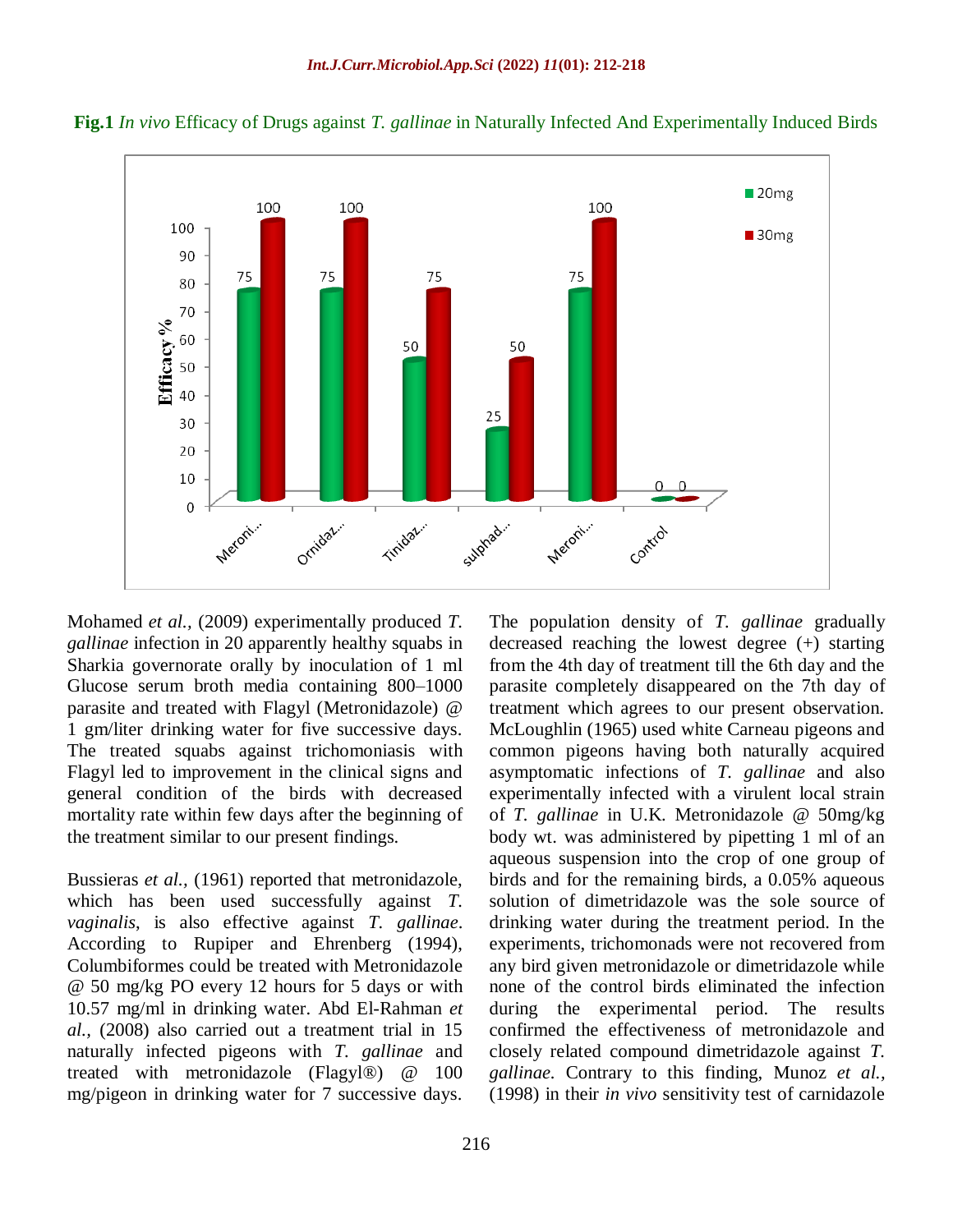(10mg tab) orally as single dose and dimetridazole (0.18g/l) in drinking water for 5 consecutive days against *Trichomonas gallinae* infected racing pigeon flock in Barcelona, Spain failed to eliminate infection in 13 of 17 and 20 of 21 pigeons respectively.

*In vivo* drug efficacy test against *T. gallinae* carried out for the first time in pigeon in Assam and perhaps in India using five drugs showed highest efficacy of Metronidazole, Ornidazole and combination of Metronidazole, Furazolidone and Loperamide followed by Tinidazole and Sulphadiazine and Trimethoprim at both the concentrations taken along with clinical improvement, body condition, feed intake, general activity etc. of the recovered birds. Hence the drugs under the present study can be suggested for treatment of canker in pigeon.

## **Acknowledgements**

The authors are grateful to the Dean, College of Veterinary Science, Assam Agricultural University, Khanapara for providing necessary facilities to carry out the research work.

## **References**

- Abd El-Rahman, M. A. M., Seddiek, Sh. A., Soliman, A. S. (2008). Some Studies on Trichomoniasis of Pigeons at Qualiobia Governorate. *Egypt. J. Comp. Path. & Clinic. Path.*, 21 (2): 123– 141.
- Biswas, P. G., Begum, N., Mamun, M. A. A., Bari, M. A., Mondal, M. M. H. (2010). Efficacy of herbal and commercially available antiprotozoal drugs on pigeon trichomoniasis. *Int. J. BioRes.,* 2(11): 29-33.
- Bussieras, J., Dams, R., EuzeAby, J. (1961). Prophylaxie de la trichomonose du pigeon par le metronidazole. *Bull. Soc. Sci. VeAt. Lyon*., 63: 307-312.
- Dey, A. R., Begum, N., Paul, S. C., Noor, M., Islam, K. M. (2010). Prevalence and pathology of blood protozoa in pigeons reared at Mymensingh district, Bangladesh. *Int. J. Bio.*

*Res*., 2 (12): 25-29.

- Eljadar, M., Saad, W., Elfadel, G. (2012). A study on the prevalence of endoparasites of domestic pigeons (*Columba livia domestica*) inhabiting in the Green Mountain Region of Libya. *J. American Sci.,* 8 (12): 191-193.
- FAOSTAT. (2016). FAO statistical database. [www.fao.org/faostat/en/#country/1](http://www.fao.org/faostat/en/#country/1)
- Girard, Y. A., Rogers, K. H., Woods, L. W., Chouicha, N., Miller, W. A., Johnson, C. K. (2014). Dual pathogen etiology of avian trichomonosis in a declining band-tailed pigeon population. *Infect. Genet. Evol*., 24:146–56.
- Hawkins, M. G., Barron, H. W., Speer, B. L., Pollock, C., Carpenter, J. W. (2013). Chapter 5: birds. In; *Exotic animal formulary*. Carpenter, J. W. and Marrion, C. J. (Eds.). Fourth Edn., Elsevier Saunders, St. Louis, Missouri, USA. Pp. 173-425.
- McLoughlin, D. K. (1965). Observations on the treatment of *Trichomonas gallinae* in pigeons. Beltsville Parasitological Laboratory, Animal Disease and Parasite.
- Mesa, C. P., Stabler, R. M., Berthrong. M. (1961). Histopathological changes in the domestic pigeon infected with *Trichomonas gallinae*  (Jones' barn strain). *Avian Dis.,* 5: 48-60.
- Mohamed, E. I., Gehan, H. El-Sakkar., Magda, M. M. Moursi. (2009). Pathological studies on pigeon trichomoniasis with reference to the associated bacteria. *Egypt. J. Comp. Path. & Clinic. Path*., 22 (2): 67-87.
- Munoz, E., Castella, J., Gutierrez, J. F. (1998). *In vivo* and *in vitro* sensitivity of *Trichomonas gallinae* to some nitroimidazole drugs. *Vet. Parasitol*., 78: 239-246.
- Nagel, J. L., Aronoff, D. M. (2015). Metronidazole. In: Bennett, J. E., Dolin, R., Blaser, M. J.9(Eds.). Mandell, Douglas, and Bennetts principles and practice of infectious diseases. Eighth edn. volume 1.Elsevier, Saunders, Philadelphia, USA. Pp: 350.
- Robinson, R. A, Lawson, B., Toms, M. P, Peck, K. M., Kirkwood, J. K., Chantrey, J. (2010). Emerging infectious disease leads to rapid